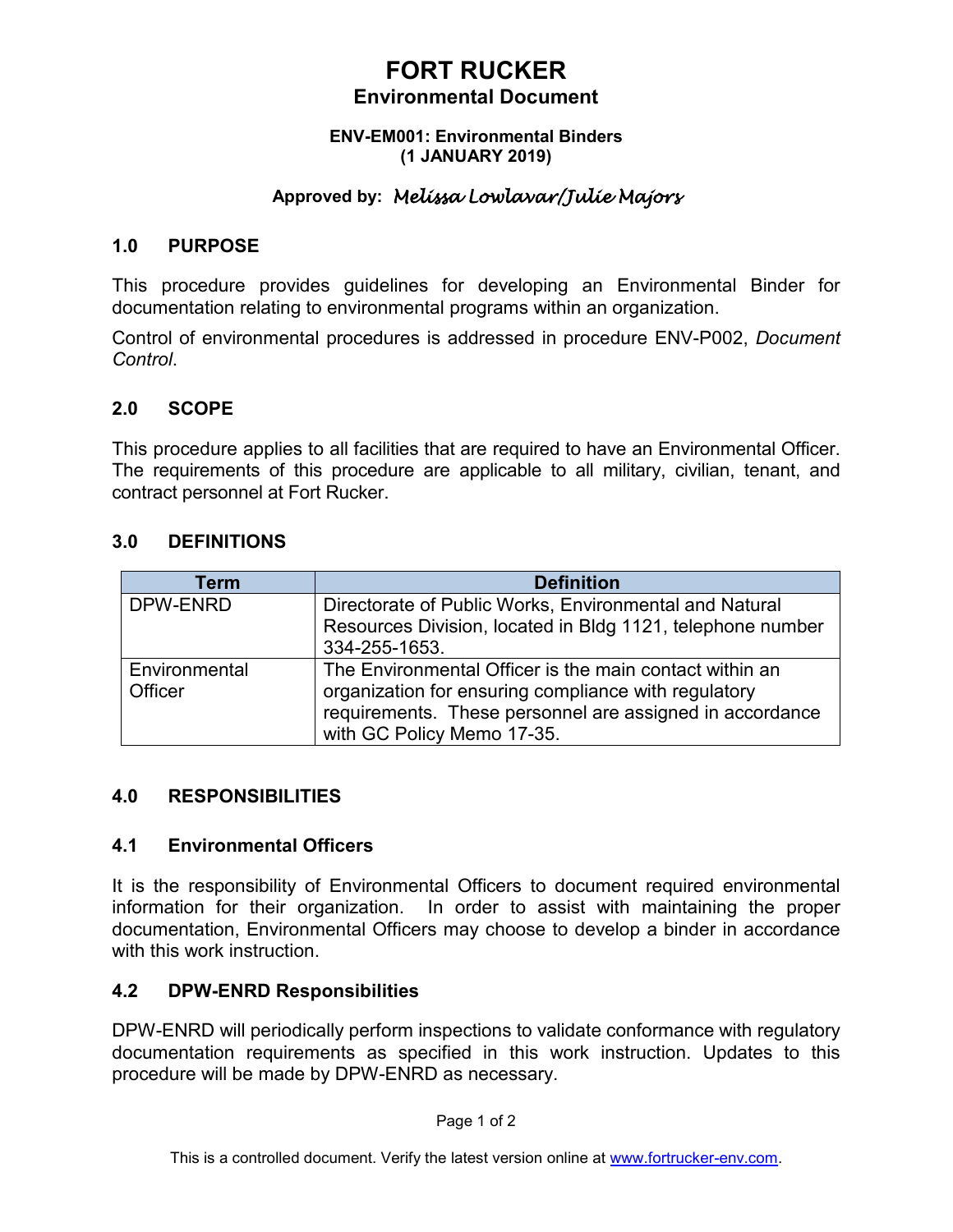### **FORT RUCKER Environmental Document**

#### **ENV-EM001: Environmental Binders (1 JANUARY 2019)**

#### **5.0 PROCEDURE**

#### **5.1 Binder Organization**

Documentation is key to proving compliance with regulatory requirements. DPW-ENRD recommends using a binder organized using USAACE Form 2717, *Environmental Compliance Inspection Checklist*, as a guide for ensuring that all relevant documentation is appropriately maintained.

#### **5.2 Binder Contents**

Each organization should review the requirements listed within USAACE Form 2717 and create a section in the binder for each section of the checklist. Items listed in more than one section of the checklist, such as training records, may be kept in only one section as chosen by the organization.

#### **5.3 Environmental Binder Template**

- 5.3.1 Organizations may use the template provided at the end of this work instruction to mark applicable items that should be included in each section. The template provides separate pages for each section of the checklist that can be used as section dividers and tables of contents.
- 5.3.2 Organizations are not required to use the template provided in this work instruction to develop an environmental binder. However, organizations are required to maintain all required environmental records in a legible and accessible manner.

#### **6.0 FORMS AND RECORDS**

USAACE Form 2717, *Environmental Compliance Inspection Checklist*

#### **7.0 REFERENCES**

Sustainable Fort Rucker website: [http://www.fortrucker-env.com](http://www.fortrucker-env.com/) ENV-P002, *Document Control* GC Policy Memo 17-35, *Fort Rucker Environmental Officer Policy*, 7 September 2017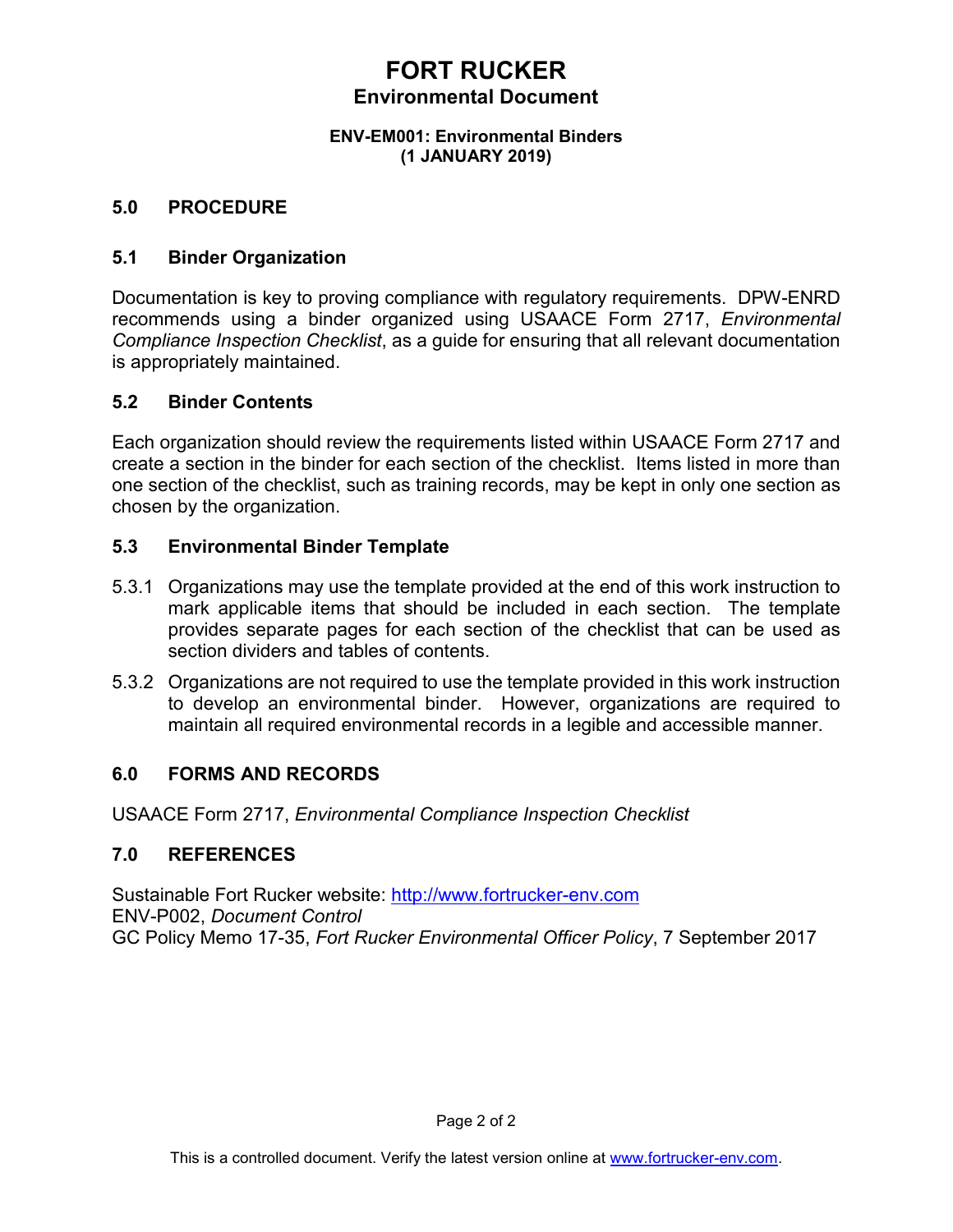## **Section 1 – General**

| <b>Mark if</b><br>applicable | Item#          | <b>Documentation</b>                                                                                                          |
|------------------------------|----------------|-------------------------------------------------------------------------------------------------------------------------------|
|                              | 1a             | <b>Environmental Officer Orders (Copies of</b><br>current USAACE Form 2729, Environmental<br><b>Officer Appointment Memo)</b> |
|                              | 1 <sub>b</sub> | <b>Training Certificates for Environmental Officer</b><br>Training                                                            |
|                              | 1 <sub>c</sub> | Copies of any NEPA documents - CX Letter<br>or REC for all projects that are not completed<br>through a DPW 4283              |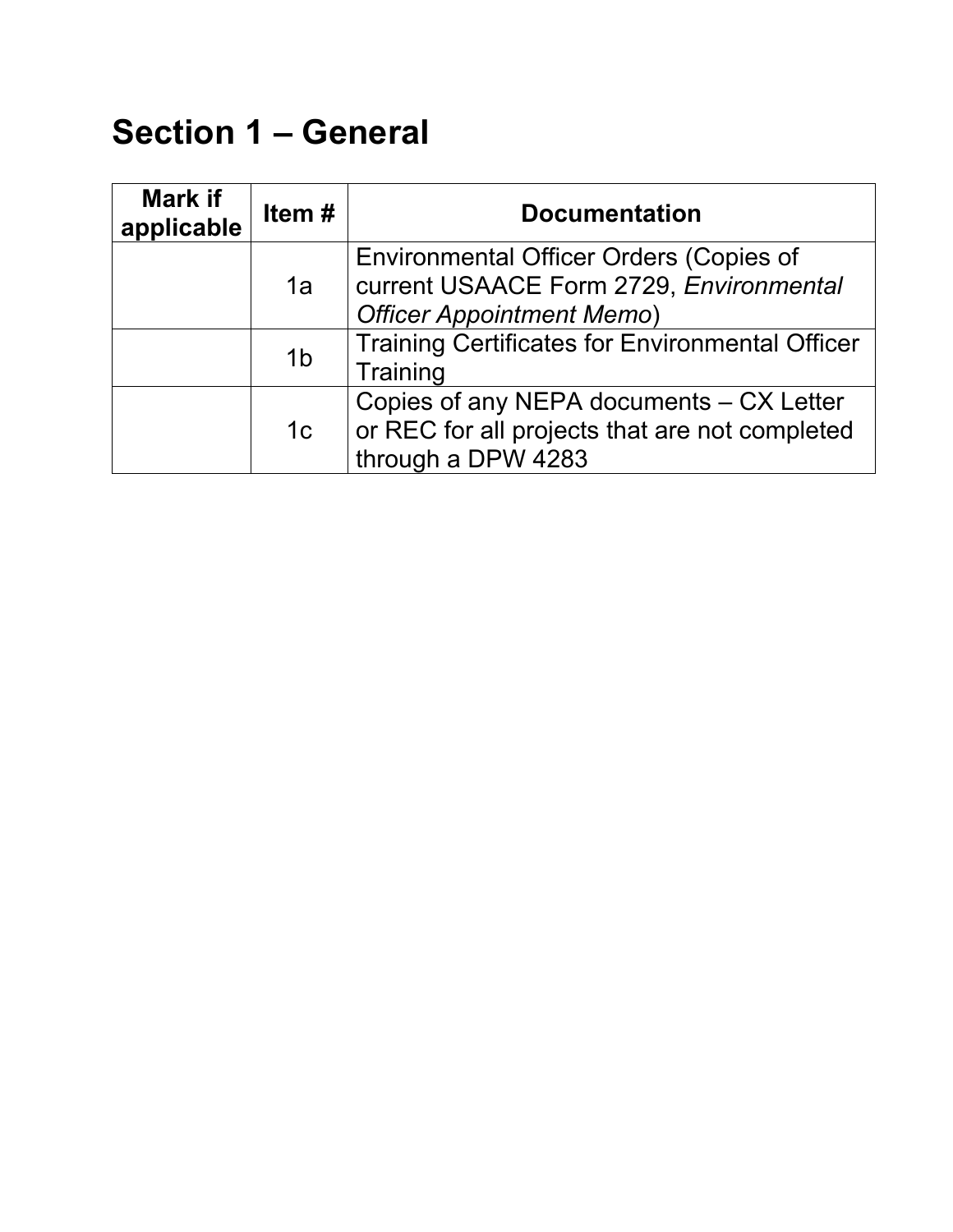# **Section 2 – Oil and Material Storage**

| <b>Mark if</b><br>applicable | Item #                     | <b>Documentation</b>                                                              |
|------------------------------|----------------------------|-----------------------------------------------------------------------------------|
|                              | 2a<br>2 <sub>b</sub><br>2c | Completed USAACE Form 2711, SPCC<br><b>Container Inspection Checklist</b>         |
|                              | 2i                         | Training Certificates for SPCC Inspectors                                         |
|                              | 2k                         | Completed and up-to-date Site Specific Spill<br>Plan (using USAACE Form 2719)     |
|                              | 2 <sub>t</sub>             | Copies of USAACE Form 2716, Secondary<br><b>Containment Draining Activity Log</b> |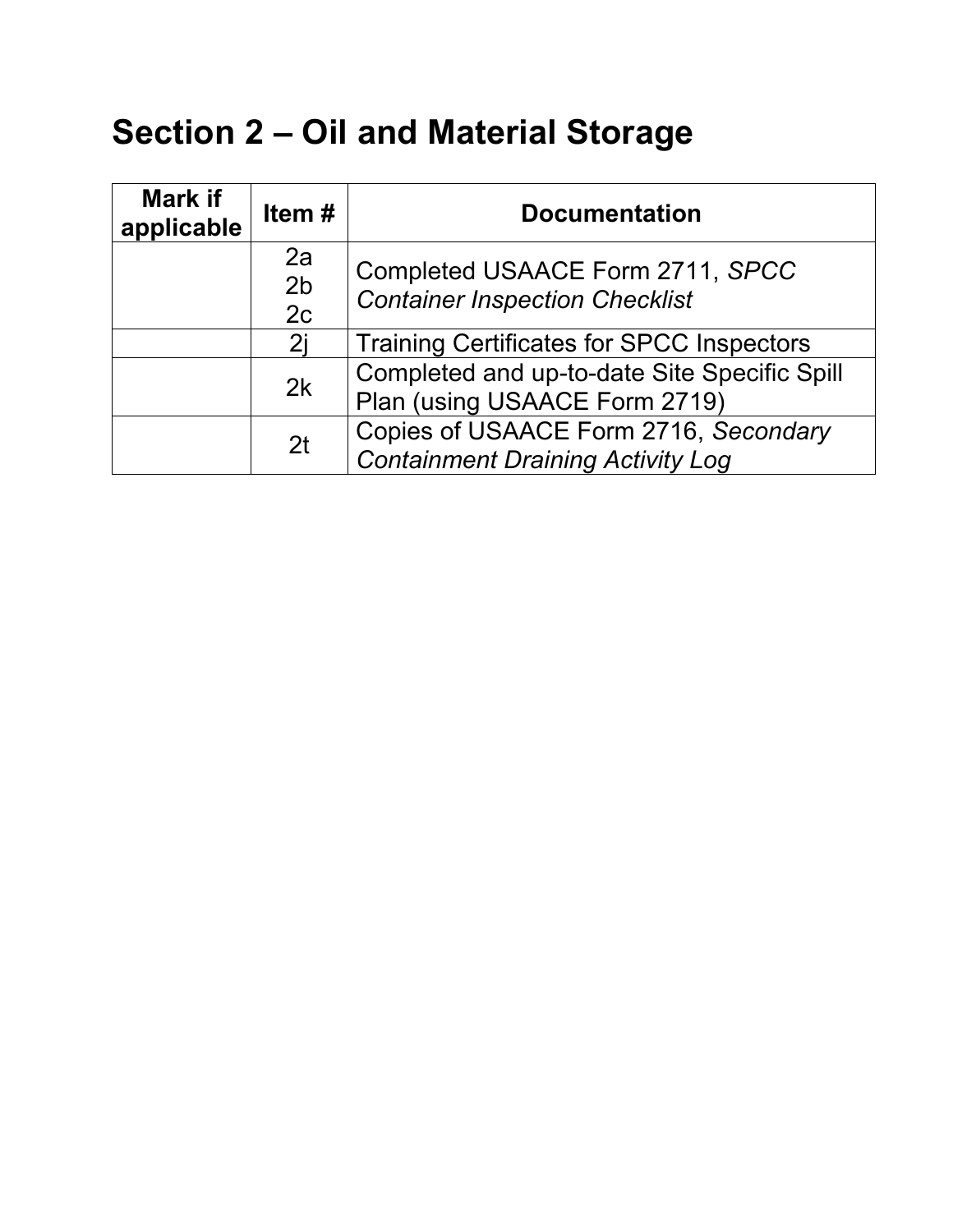## **Section 3 – Washracks**

| Mark if<br>applicable | Item $#$       | <b>Documentation</b>                                |
|-----------------------|----------------|-----------------------------------------------------|
|                       | 3a             | List of detergents approved for use on<br>washracks |
|                       |                | Copies of completed USAACE Form 2712,               |
|                       | 3 <sub>c</sub> | <b>Washrack Inspection Checklist</b>                |
|                       | 3n             | Copy of NPDES permit                                |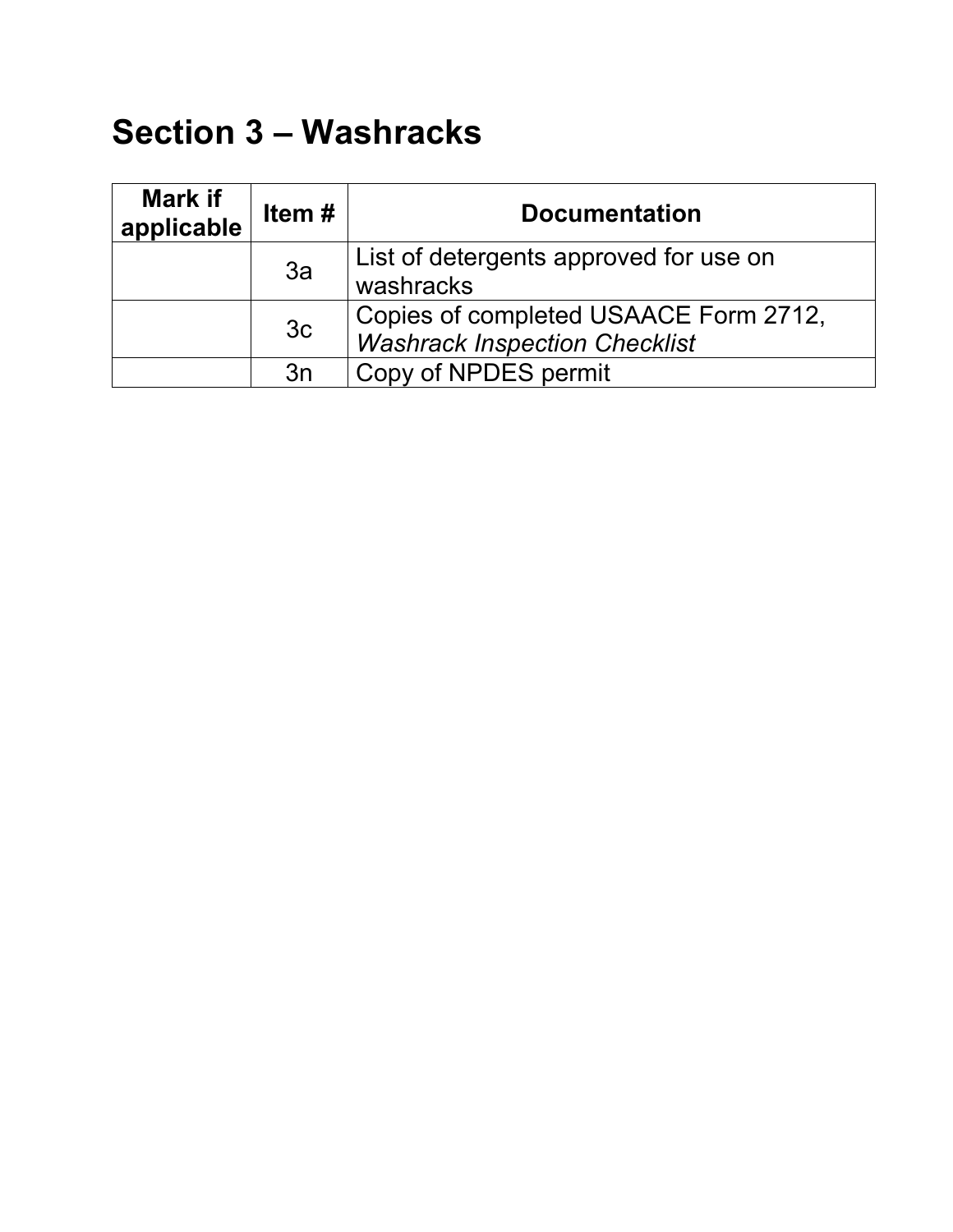# **Section 4 – 90-Day Hazardous Waste Central Accumulation Areas**

| <b>Mark if</b><br>applicable | Item $#$             | <b>Documentation</b>                                                                                                        |
|------------------------------|----------------------|-----------------------------------------------------------------------------------------------------------------------------|
|                              | 4c                   | Copies of USAACE Form 2733, HWSAA and<br>90-HWCAA Manager Appointment Memo, for<br>Primary and Alternate 90-HWCAA Managers. |
|                              | 4d                   | Completed and up-to-date Site Specific Spill<br>Plan (using USAACE Form 2719)                                               |
|                              | 4e<br>4 <sub>l</sub> | Historic copies of completed USAACE Form<br>2726, 90-HWCAA Inspection Log (recent<br>copies at 90-HWCAA)                    |
|                              | 4f                   | USAACE Form 2735 for 90-HWCAA<br><b>Managers</b>                                                                            |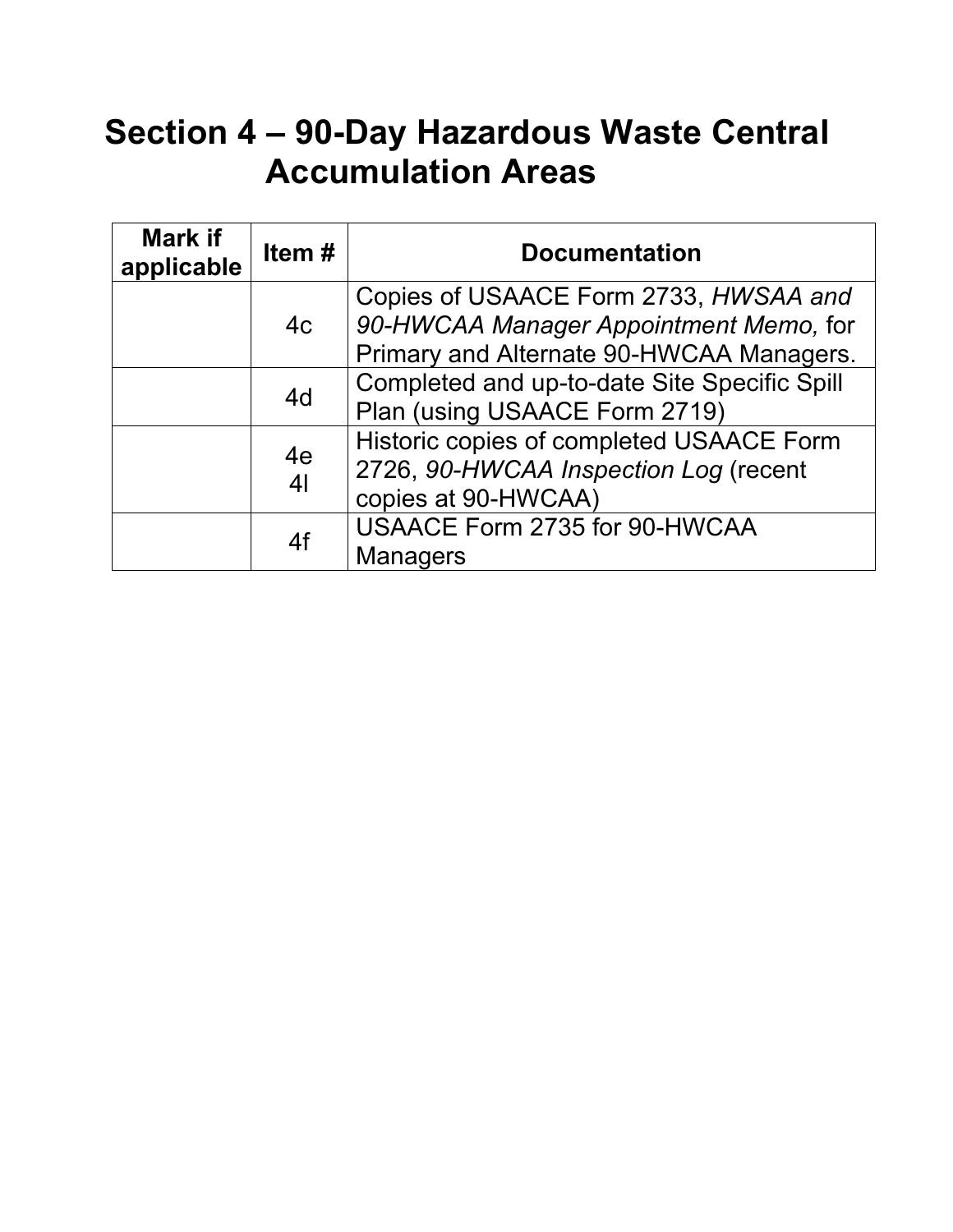# **Section 5 – Hazardous Waste Satellite Accumulation Areas**

| <b>Mark if</b><br>applicable | Item $#$             | <b>Documentation</b>                                                                                                           |
|------------------------------|----------------------|--------------------------------------------------------------------------------------------------------------------------------|
|                              | 5k                   | Copies of USAACE Form 2733, HWSAA and<br>90-HWCAA Manager Appointment Memo, for<br><b>Primary and Alternate HWSAA Managers</b> |
|                              | 5 <sub>l</sub><br>5n | Historic copies of completed USAACE Form<br>2725, HWSAA Inspection Checklist (recent<br>versions at HWSAA)                     |
|                              | 5 <sub>m</sub>       | Completed and up-to-date Site Specific Spill<br>Plan (using USAACE Form 2719)                                                  |
|                              | 5p                   | <b>USAACE Form 2735 for HWSAA Managers</b>                                                                                     |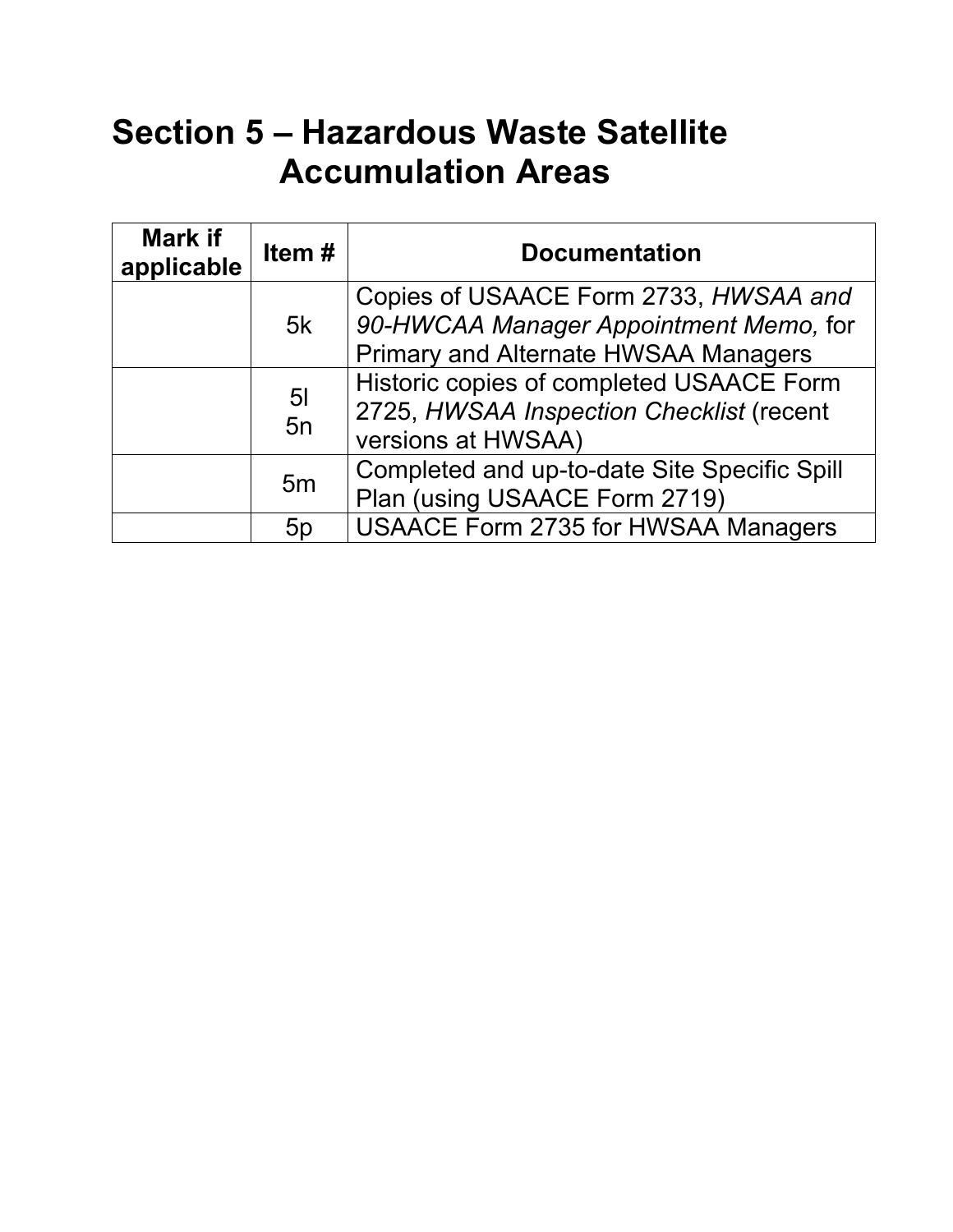# **Section 6 – Universal Waste**

| <b>Mark if</b><br>$\frac{1}{2}$ applicable | Item# | <b>Documentation</b> |
|--------------------------------------------|-------|----------------------|
|                                            |       |                      |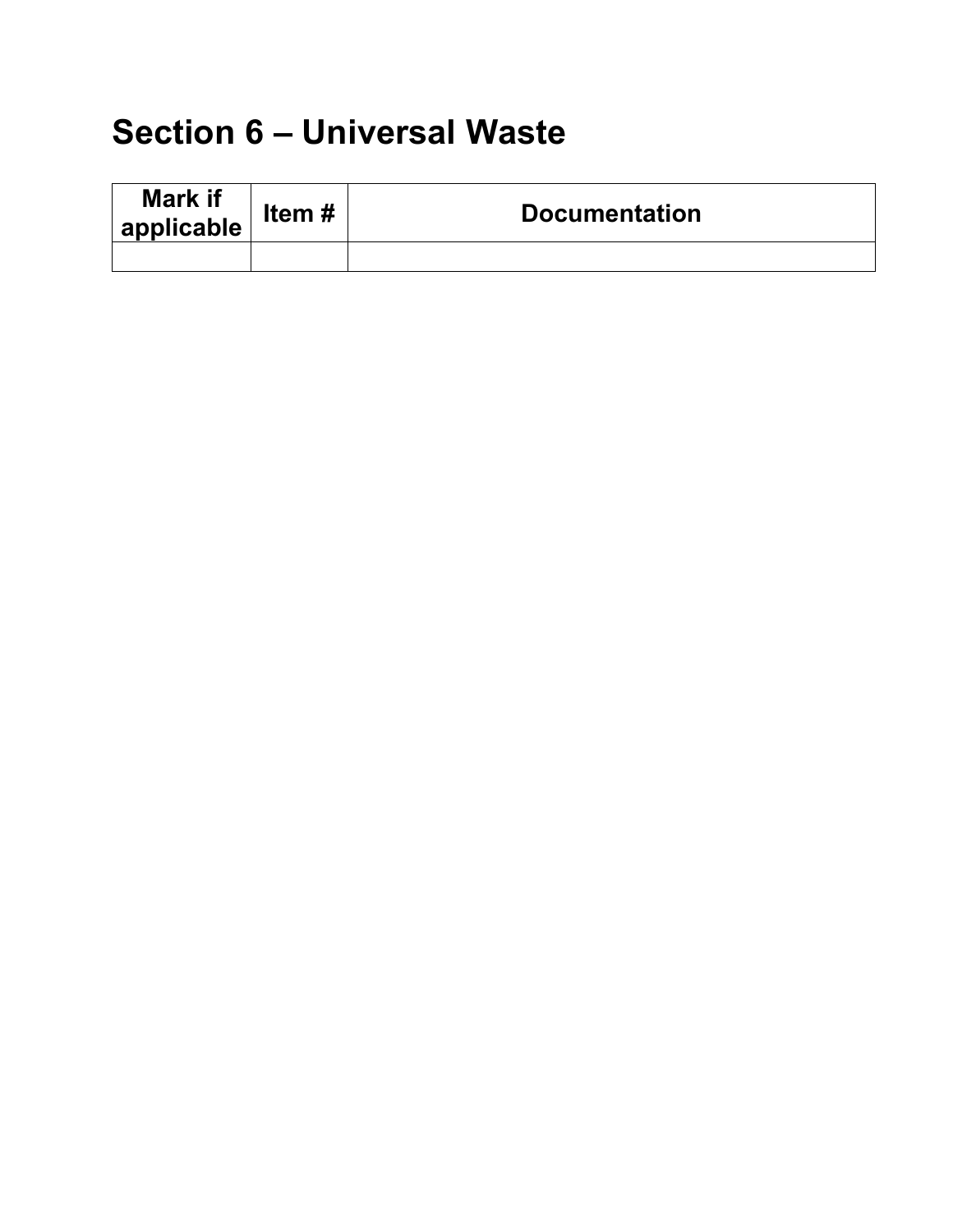# **Section 7 – Solid Waste**

| <b>Mark if</b><br>applicable | Item#          | <b>Documentation</b>                                                              |
|------------------------------|----------------|-----------------------------------------------------------------------------------|
|                              | 7c             | Record of reporting dumpster problems to the<br><b>DPW COR</b>                    |
|                              | 7h             | Copy of Scrap tire receiver registration.                                         |
|                              | 7k             | Scrap tire shipment manifests (ADEM Form<br>536) or reference to storage location |
|                              | 7 <sup>1</sup> | Scrap Tire Quarterly Reports submitted on<br>ADEM Form 539                        |
|                              | 7m             | <b>Scrap Tire Operating Record</b>                                                |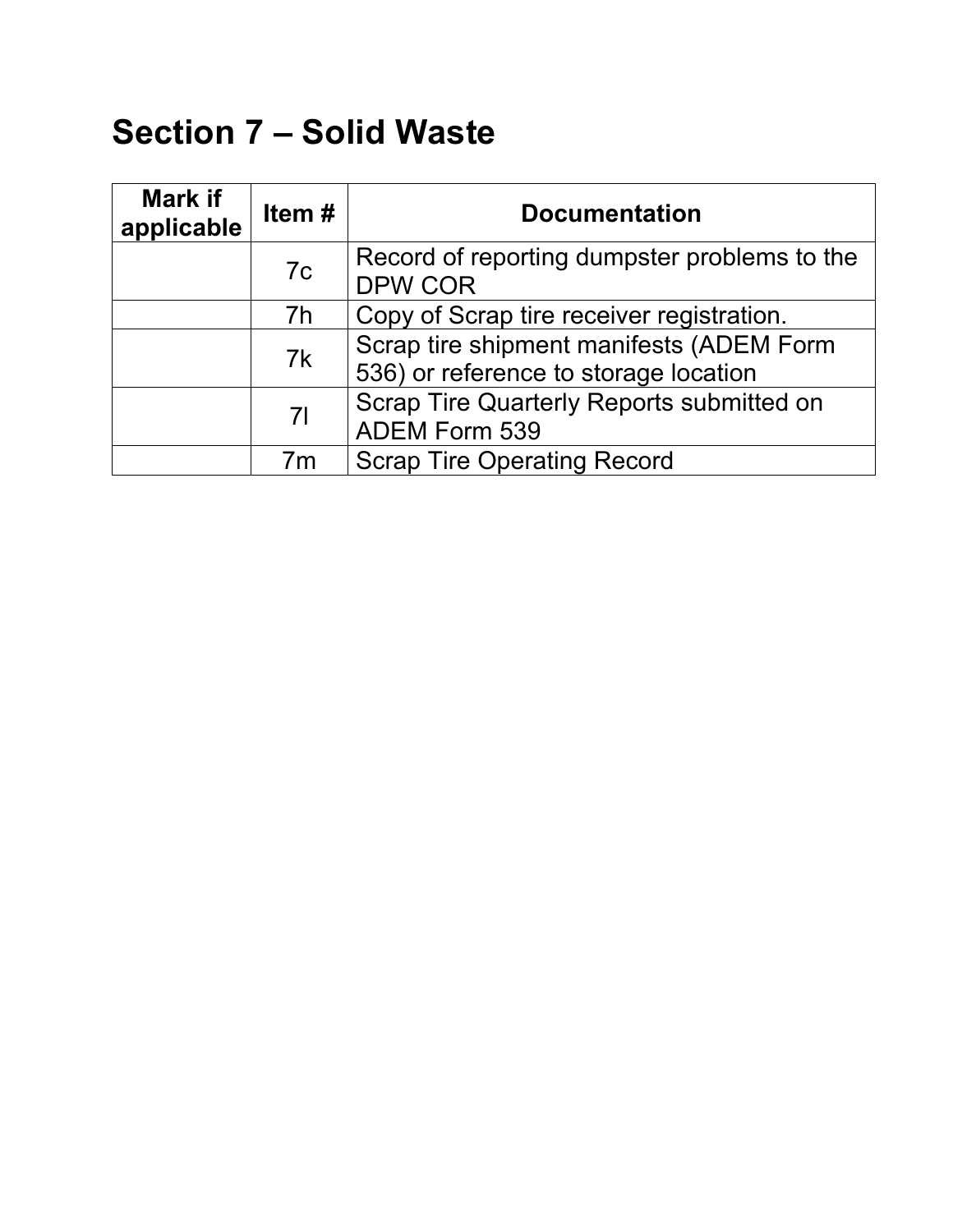### **Section 8 – Stormwater – Construction Sites**

| <b>Mark if</b><br>applicable | Item $#$ | <b>Documentation</b>                       |
|------------------------------|----------|--------------------------------------------|
|                              | 8a       | Notice of Intent                           |
|                              | 8d       | Construction Best Management Practice Plan |
|                              | 8g       | Site inspections                           |
|                              | 8h       | Termination of Registration                |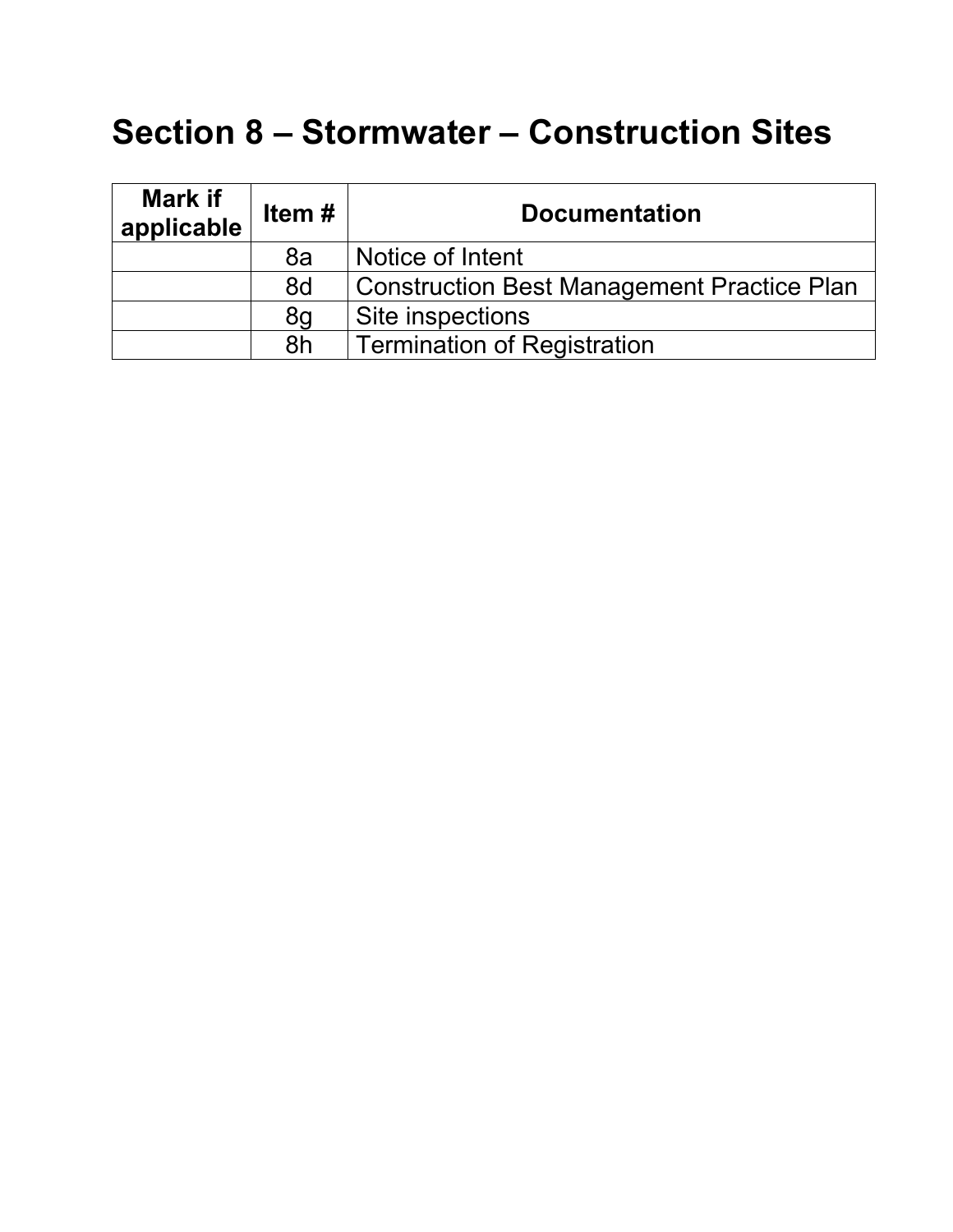# **Section 9 – Stormwater – Industrial Sites**

| Mark if<br>applicable | Item $#$ | <b>Documentation</b>                                           |
|-----------------------|----------|----------------------------------------------------------------|
|                       | 9c       | Copies of completed USAACE Form 2716 if<br>not stored under 2t |
|                       | .9d      | List of BMPs implemented                                       |